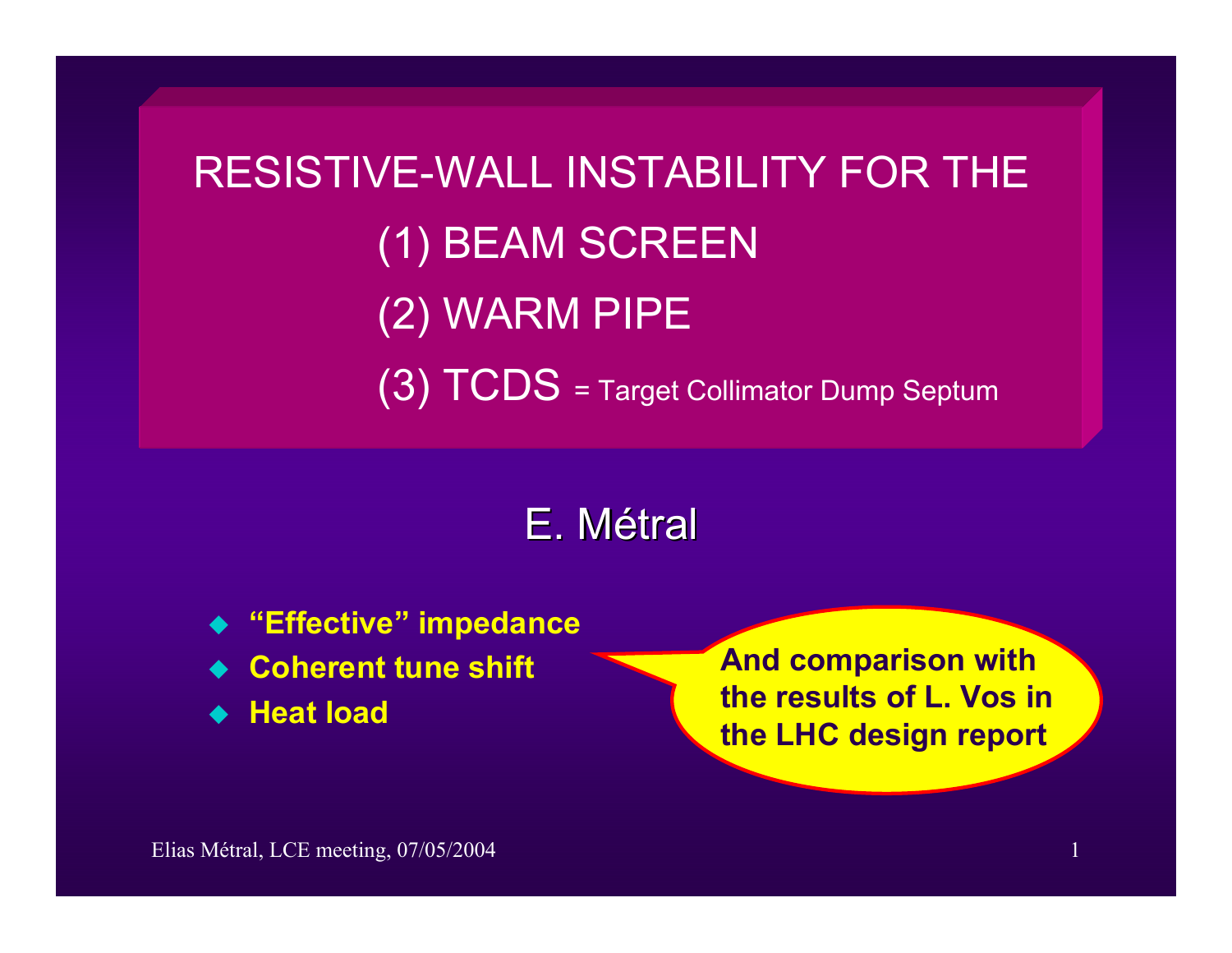### **BEAM SCREEN (1/3) BEAM SCREEN (1/3)**

$$
\bullet \quad \text{Length} \quad L = 23.6 \text{ km}
$$

• Half gaps 
$$
b_x = 22 \text{ mm}
$$
  $b_y = 18 \text{ mm}$ 

**It is maintained at 5 to 20 K** 

 **The Yokoya factors for the LHC beam screen geometry are derived from "a geometry halfway between square and elliptical"** 

$$
Y_x = 0.63 \t Y_y = 0.87
$$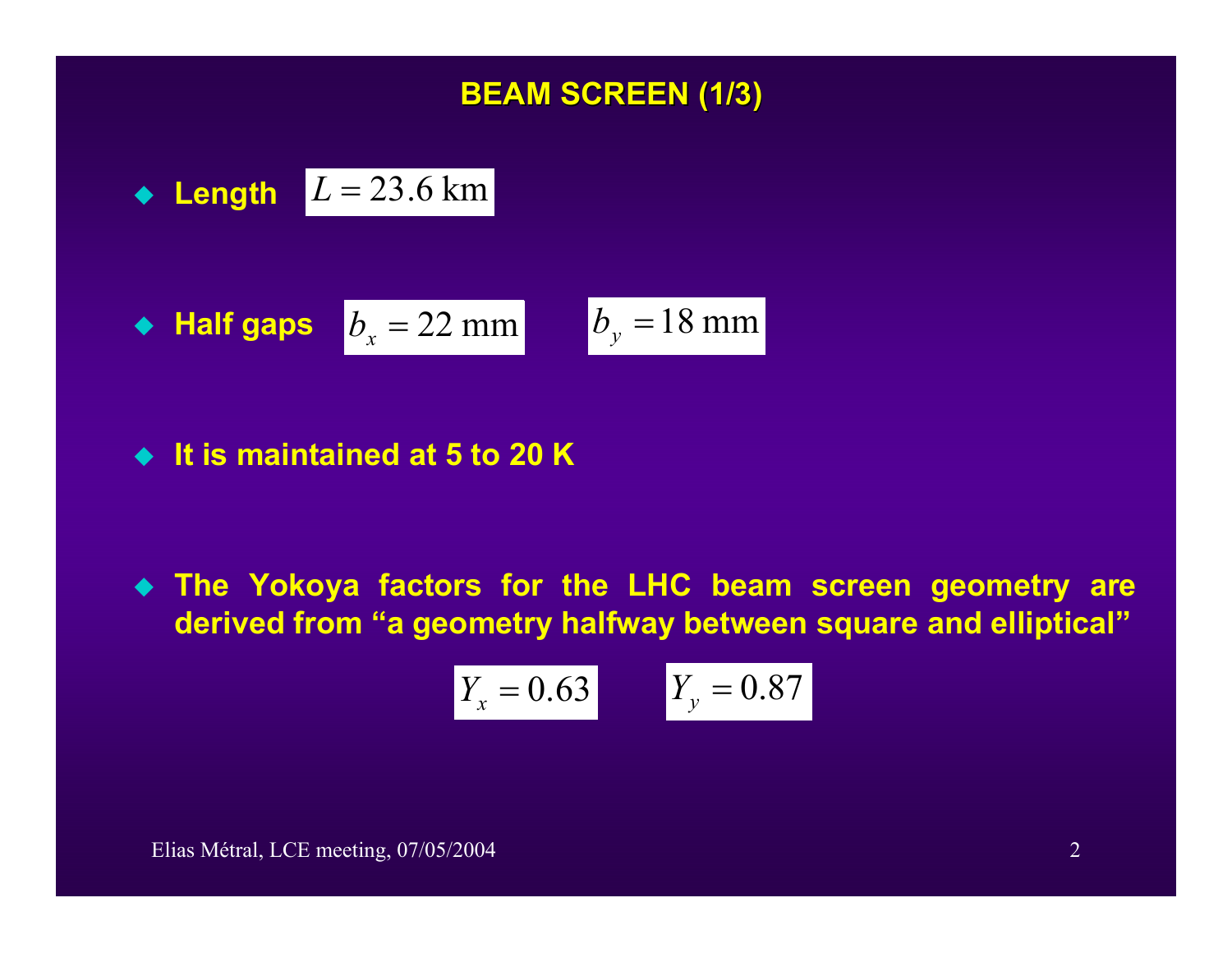

**3-layer formula used**

**1** = Cu 
$$
s_1 = 50 \mu m
$$
  
\n**2** = SS  $s_2 = 1 mm$ 

**3 = Vacuum** 

• **Resistivity**  
\n
$$
\rho_1 (\text{high} - \text{B}) = 5.5 \times 10^{-10} \text{ }\Omega\text{m}
$$
\n
$$
\rho_1 (\text{low} - \text{B}) = 1.8 \times 10^{-10} \text{ }\Omega\text{m}
$$
\n
$$
\rho_2 = 5 \times 10^{-7} \text{ }\Omega\text{m}
$$

 $\blacklozenge$  Skin depth  $\qquad \delta_1$ 

$$
\delta_1\big(\text{high}-\text{B}, 8\text{ kHz}\big)=0.13\text{ mm}
$$

 $\delta_1$  (low – B, 8 kHz) = 0.08 mm

$$
\delta_2 (8 \text{ kHz}) = 4 \text{ mm}
$$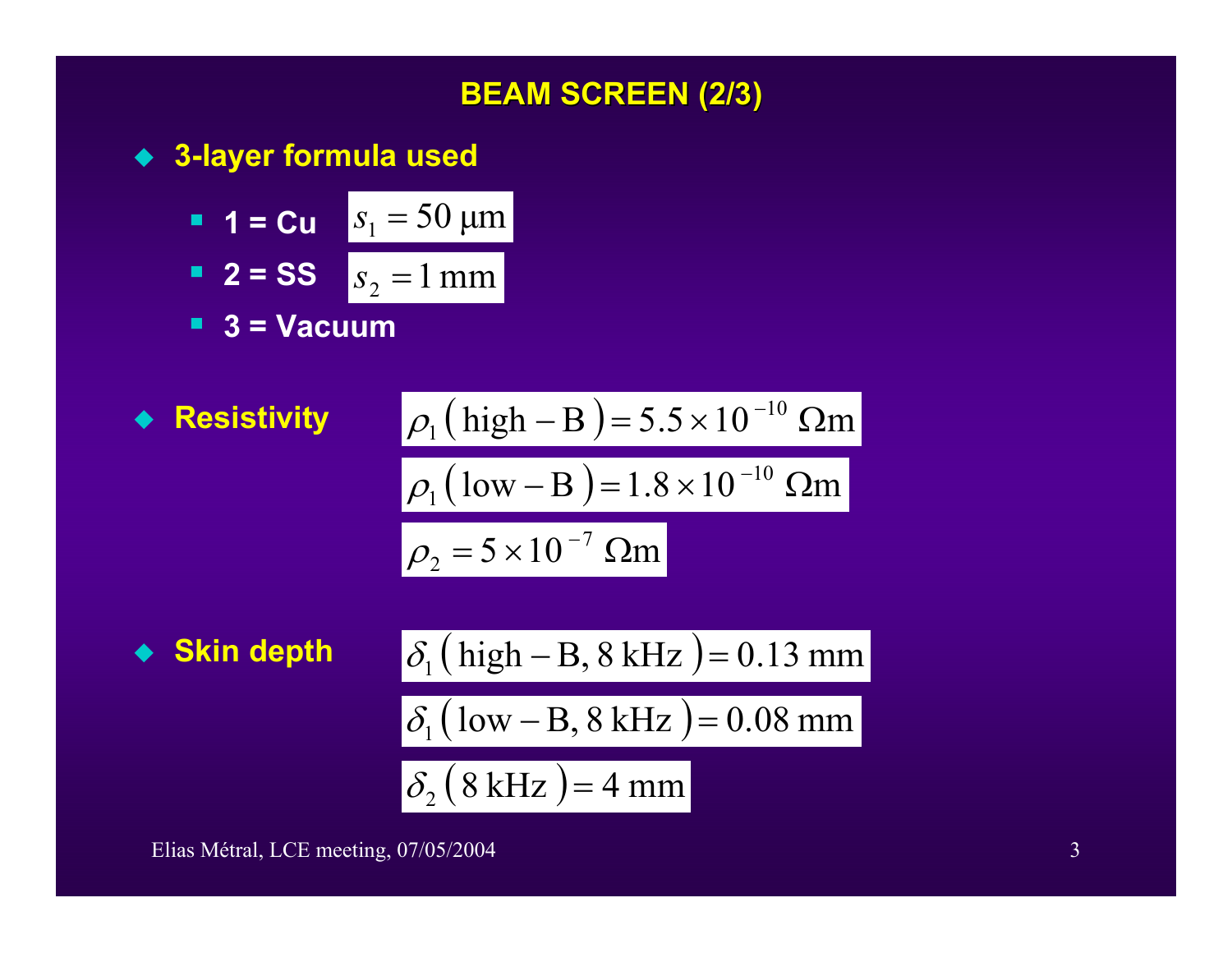

Elias Métral, LCE meeting, 07/05/2004 4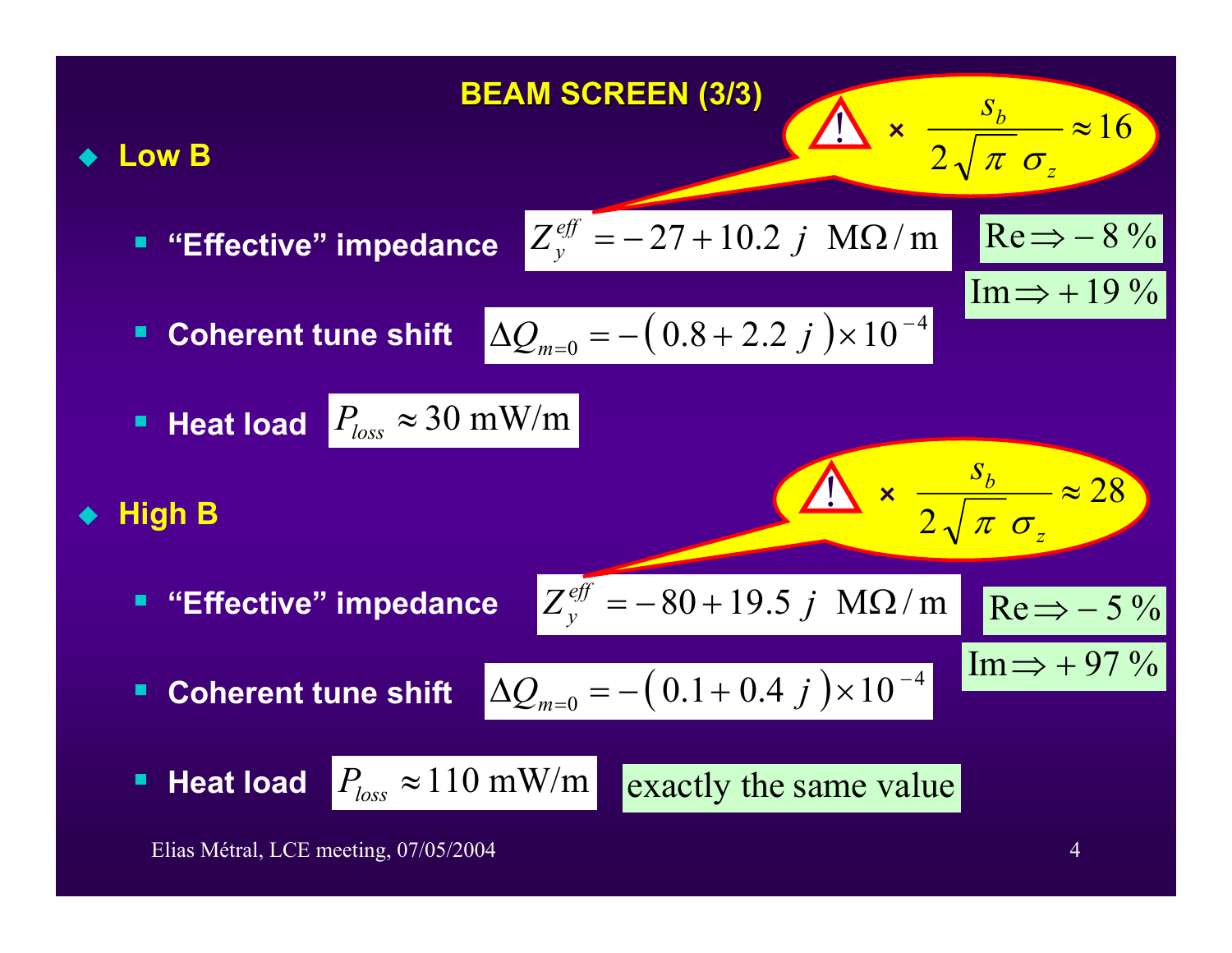

$$
\bullet \quad \text{Length} \quad L = 2.4 \text{ km}
$$

• Half gap 
$$
b = 40
$$
 mm

#### ◆ It is at room temperature

Elias Métral, LCE meeting, 07/05/2004 5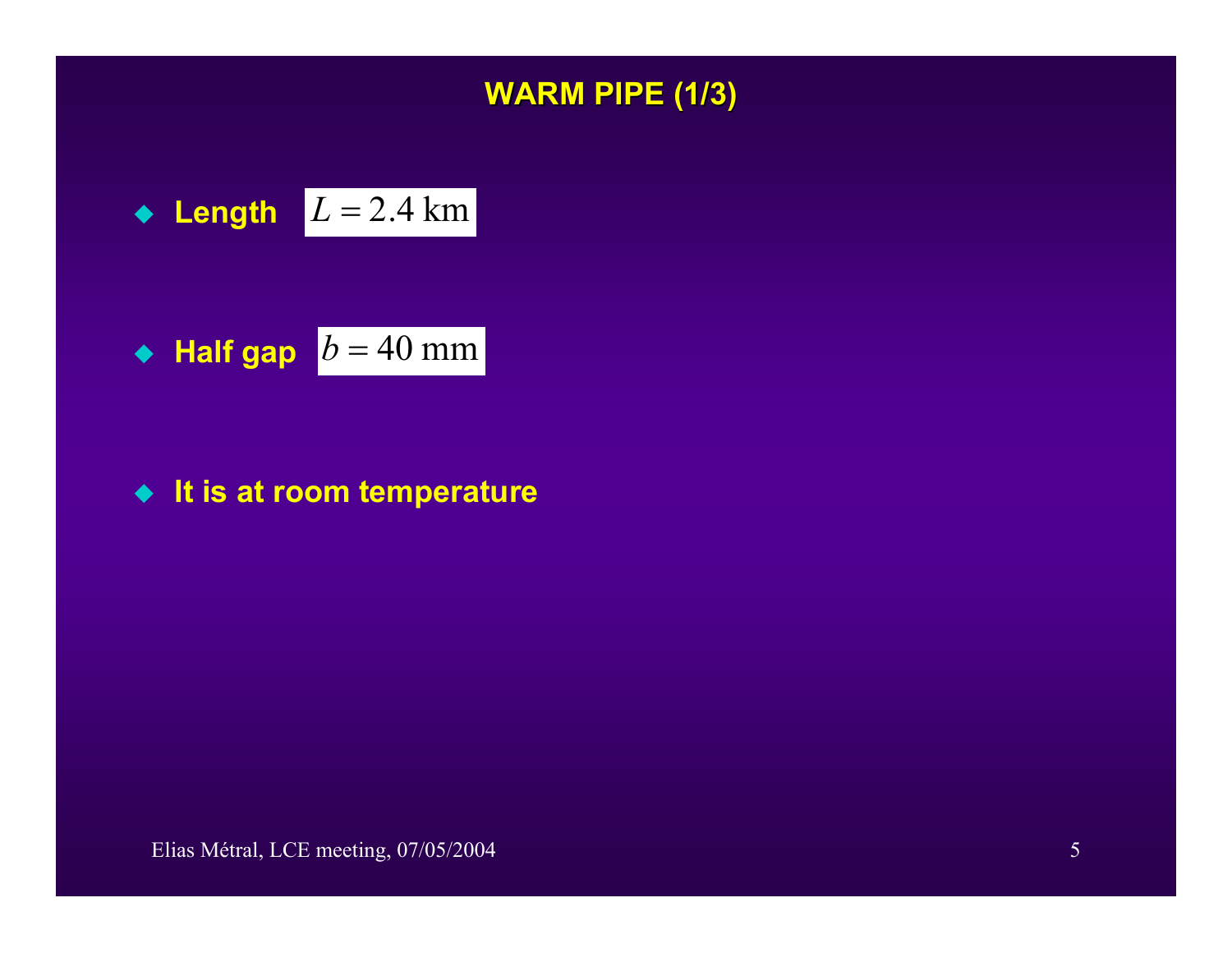

**2-layer formula used**

**1** = Cu 
$$
s_1 = 2
$$
 mm

**2 = Vacuum** 

• **Resistivity** 
$$
\rho_1 = 1.5 \times 10^{-8}
$$
  $\Omega$ m

• **skin depth** 
$$
\delta_1 (8 kHz) = 0.7 mm
$$

Elias Métral, LCE meeting, 07/05/2004 6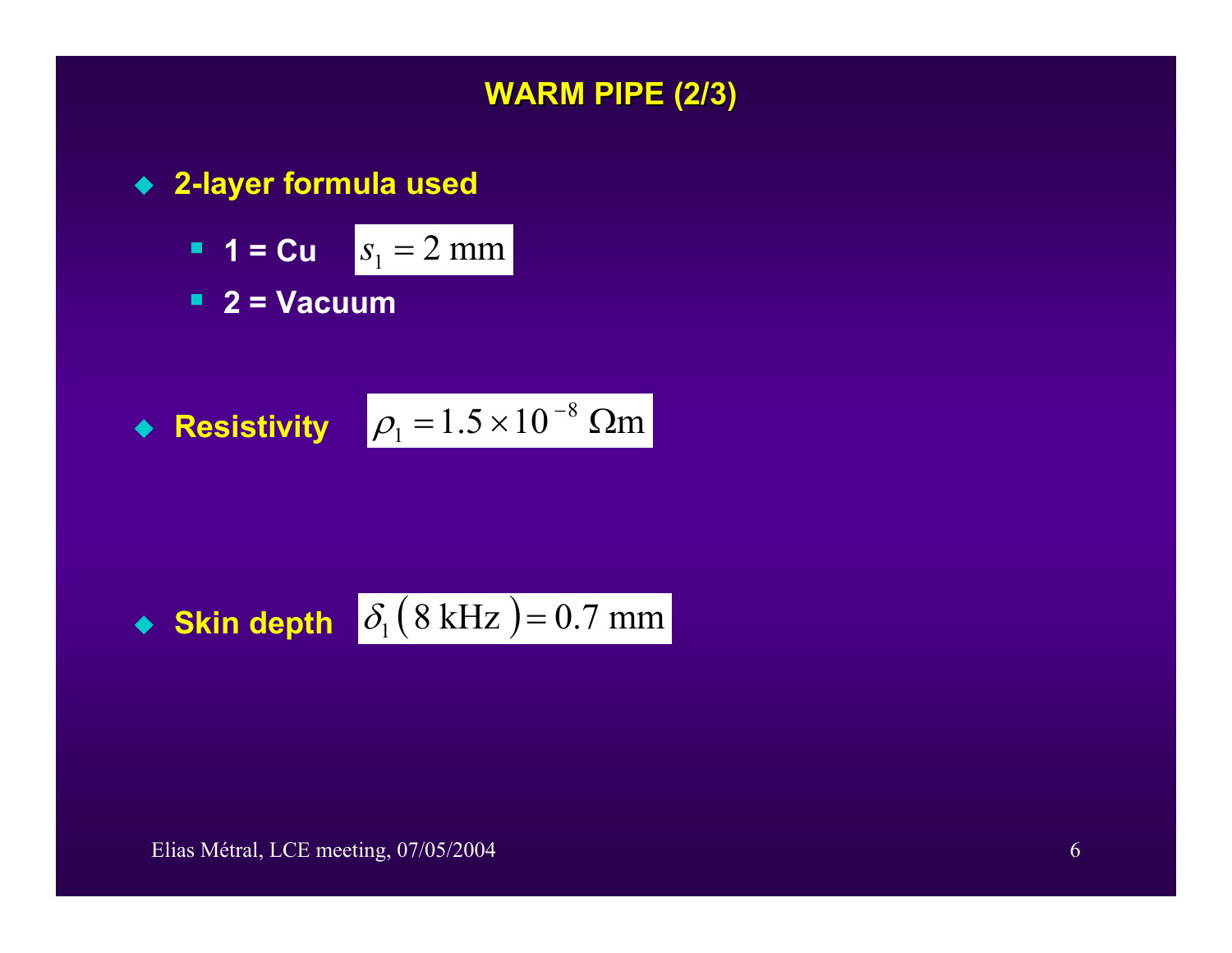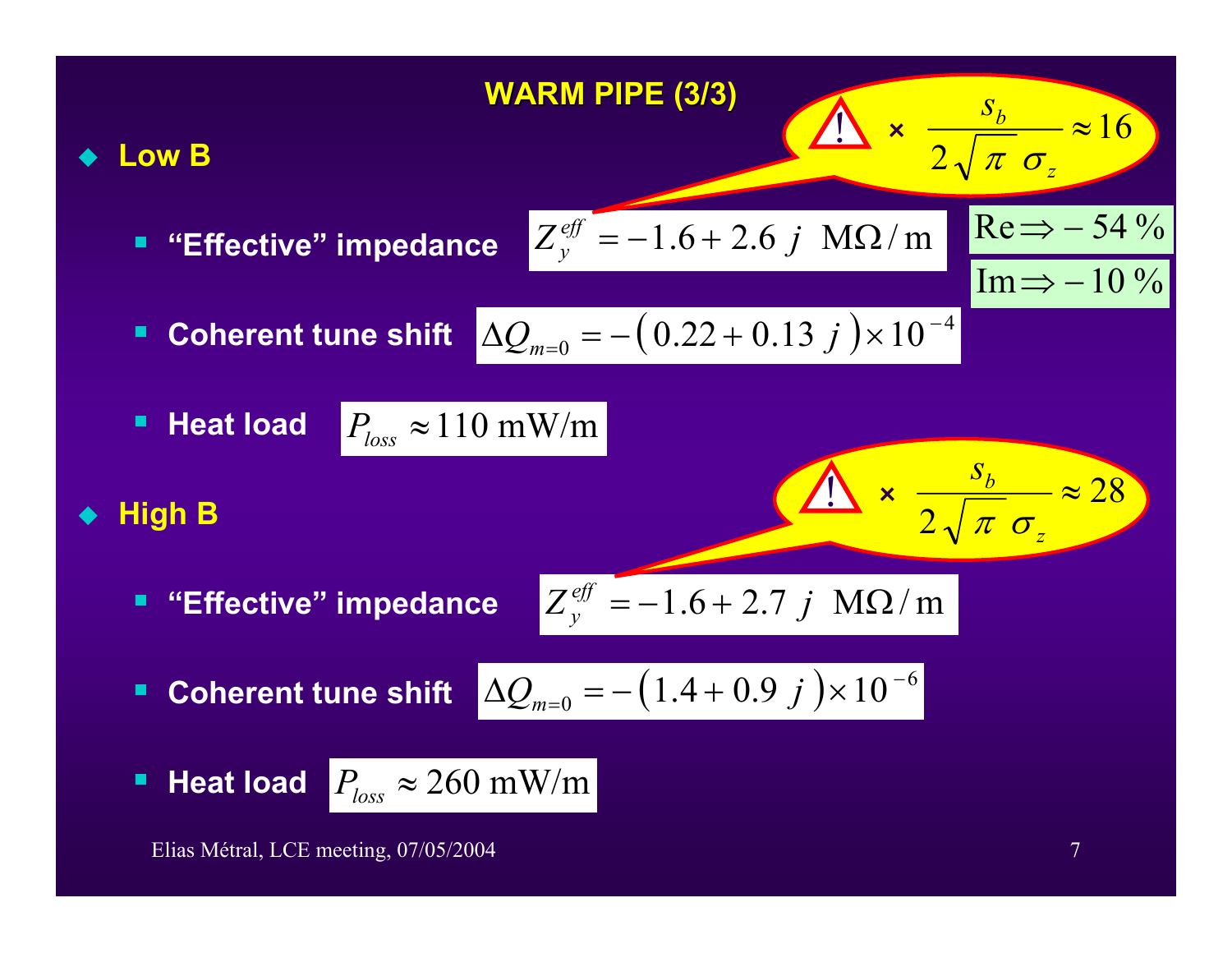## **TCDS (1/6) TCDS (1/6)**

- **The TCDS is a fixed diluter block, just upstream of the MSD magnets (Lambertson septum magnets, which deflects the beam vertically to the TDE dump absorber block)**
- **The purpose of the TCDS is to protect the MSD magnets from destruction in the event of an asynchronous firing of MKD kickers, which would cause the beam to sweep over the septum**

**The TCDS is not part of the collimation system**

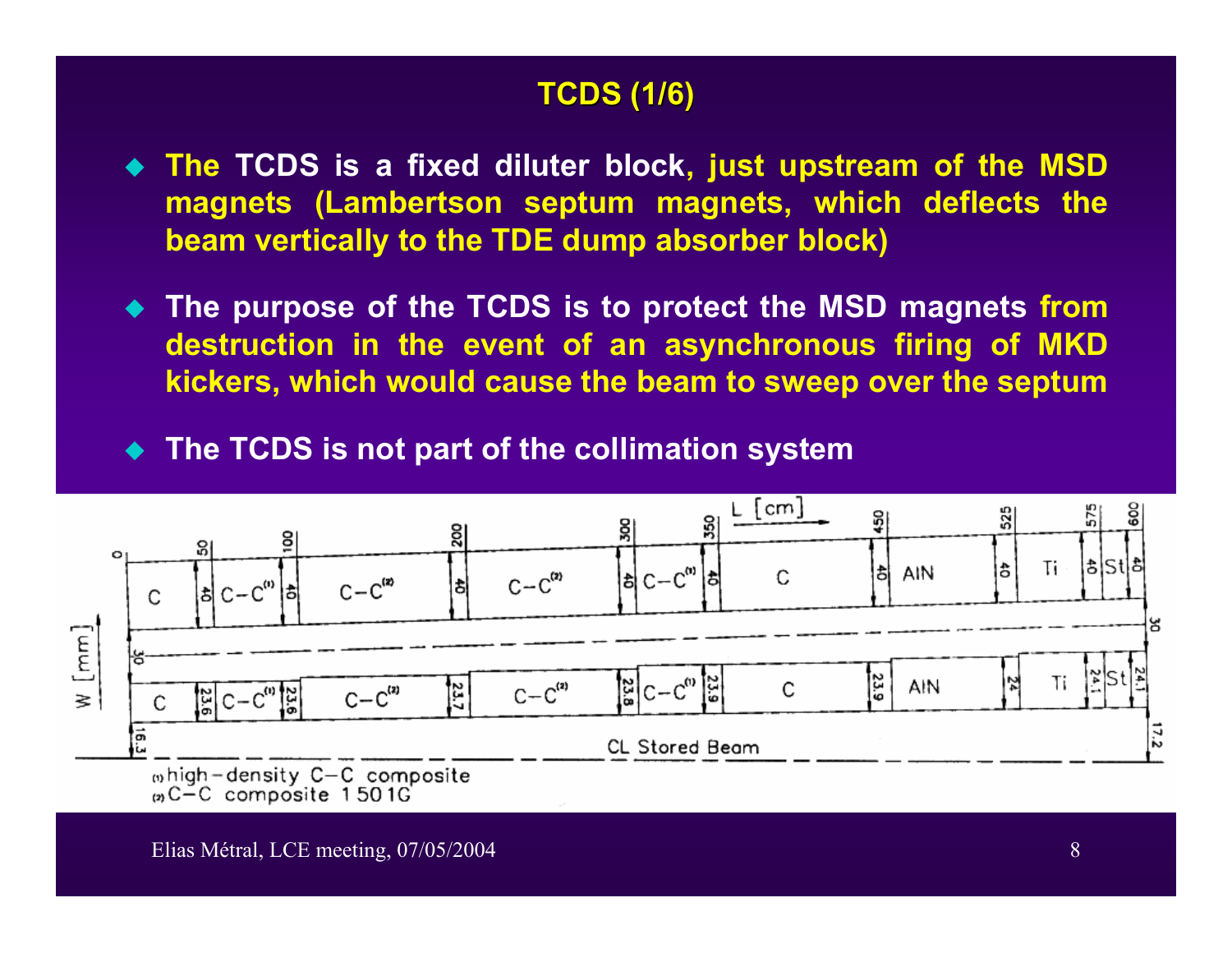### **TCDS (2/6) TCDS (2/6)**

- **Blocks 1,2,3,4,5**
	- **2-layer formula**
		- **1 = C**
		- **2 = Vacuum**

■ **Betatron function** 
$$
\beta_y \approx 240 \text{ m}
$$

■ **Resistivity** 
$$
\rho_1 = 6 \times 10^{-5}
$$
  $\Omega$ m

**Skin depth** 
$$
\delta_1 (8 kHz) = 4.4 cm
$$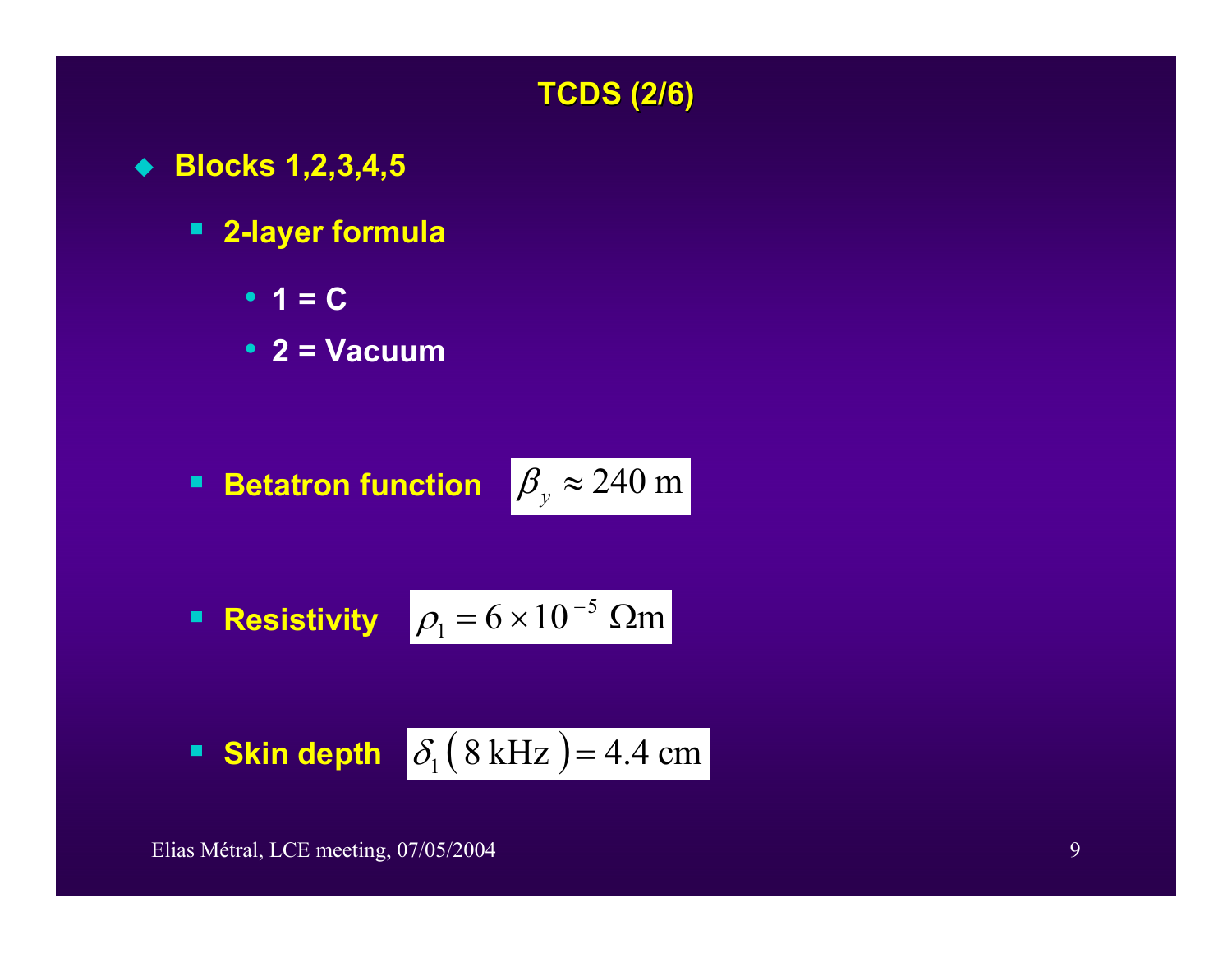# **TCDS (3/6) TCDS (3/6)**

- **Block 6**
	- **2-layer or 3-layer (for copper coating, which is necessary) formulae**

• 
$$
1 = Cu \quad s_1 = 5 \text{ }\mu\text{m}
$$

- **2 = Aluminium Nitride**
- **3 = Vacuum**
- $\blacksquare$ ■ Betatron function  $\beta_{y} \approx 240 \text{ m}$

■ **Resistivity** 
$$
\rho_1 = 1.5 \times 10^{-8} \text{ }\Omega\text{m}
$$
  
 $\rho_2 = 10^{12} \text{ }\Omega\text{m}$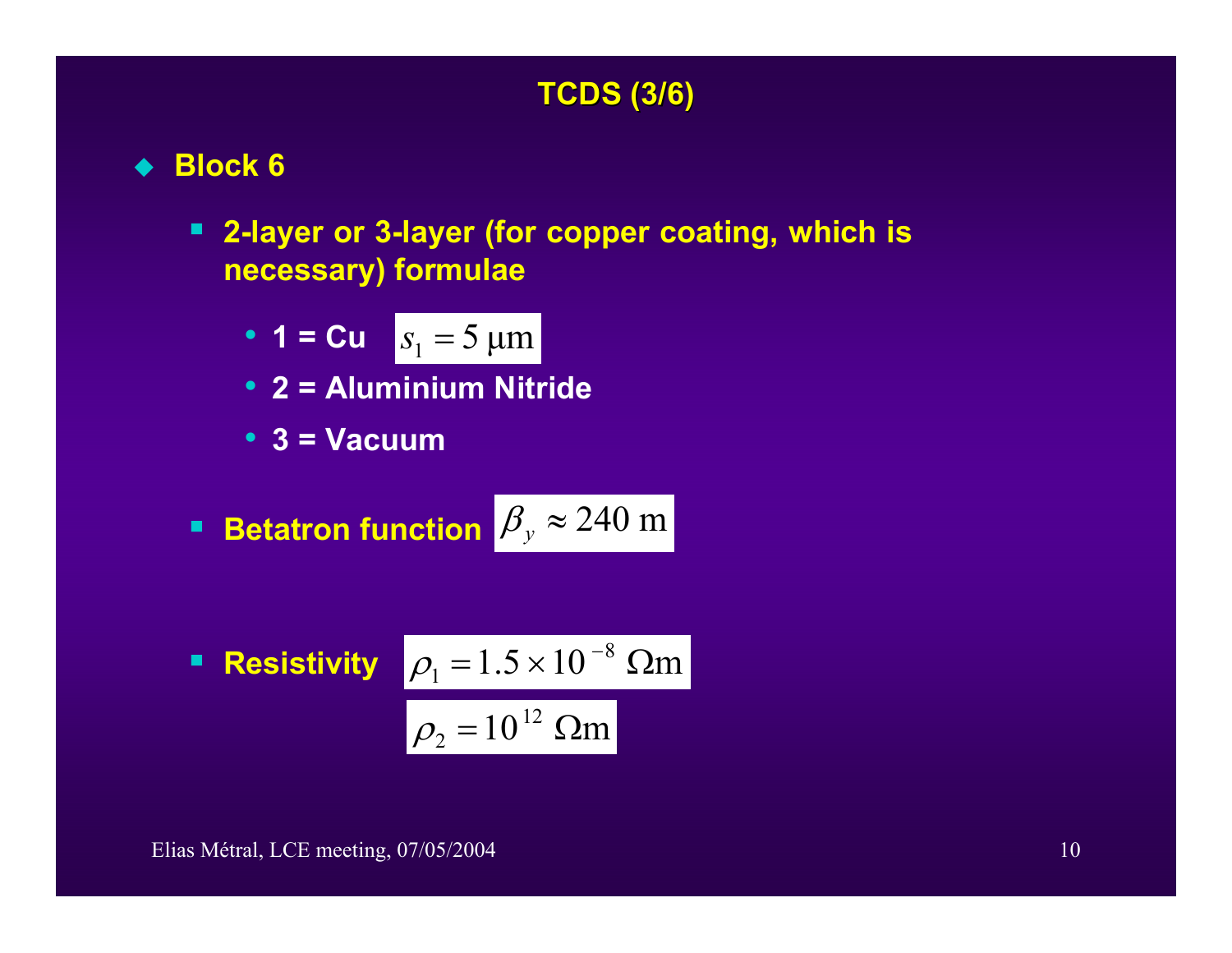## **TCDS (4/6) TCDS (4/6)**

- **Block 7**
	- **2-layer formula**
		- **1 = Ti**
		- **2 = Vacuum**
	- $\blacksquare$ **Betatron function**

$$
\beta_{y} \approx 240 \text{ m}
$$

■ **Resistivity** 
$$
\rho_1 = 5.5 \times 10^{-7}
$$
  $\Omega$ m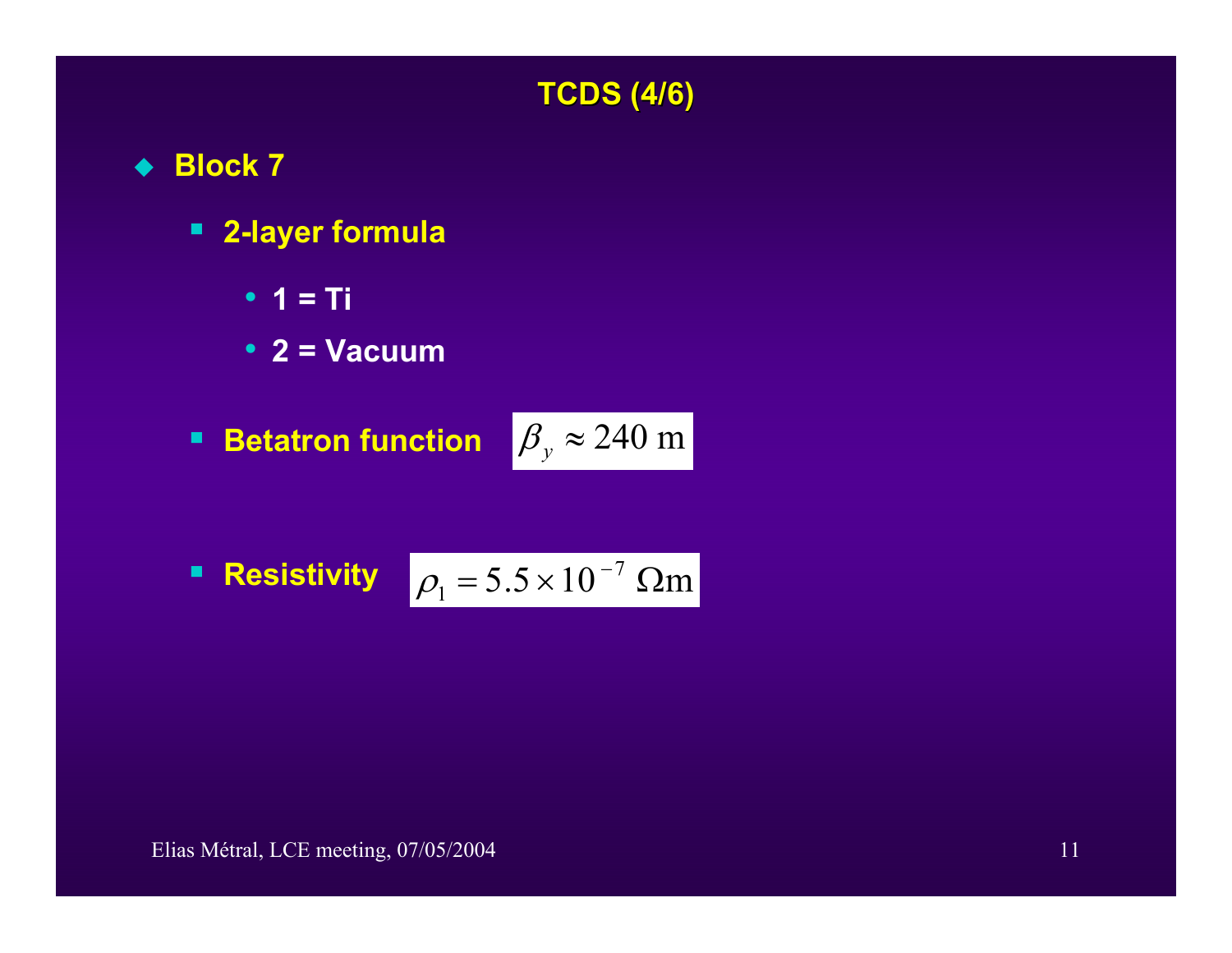## **TCDS (5/6) TCDS (5/6)**

- **Block 8**
	- **2-layer formula**
		- **1 = SS**
		- **2 = Vacuum**
	- $\blacksquare$ **Betatron function**

$$
\beta_{y} \approx 240 \text{ m}
$$

■ **Resistivity** 
$$
\rho_1 = 7.4 \times 10^{-7}
$$
  $\Omega$ m